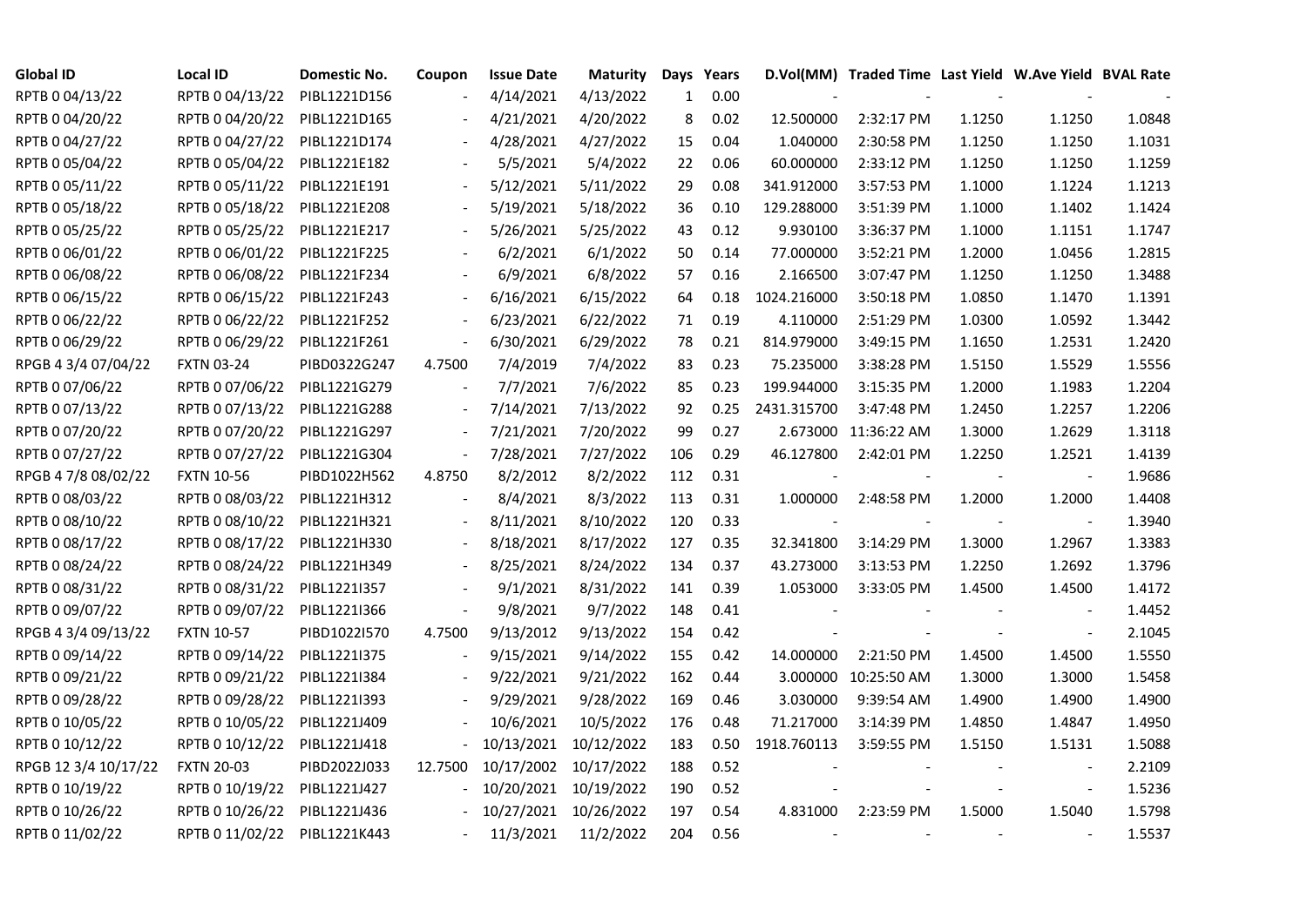| <b>Global ID</b>     | Local ID          | Domestic No. | Coupon                   | <b>Issue Date</b> | Maturity   |     | Days Years |                          | D.Vol(MM) Traded Time Last Yield W.Ave Yield BVAL Rate |        |                          |        |
|----------------------|-------------------|--------------|--------------------------|-------------------|------------|-----|------------|--------------------------|--------------------------------------------------------|--------|--------------------------|--------|
| RPTB 0 11/09/22      | RPTB 0 11/09/22   | PIBL1221K452 |                          | 11/10/2021        | 11/9/2022  | 211 | 0.58       | 14.624000                | 3:45:42 PM                                             | 1.5500 | 1.5500                   | 1.5342 |
| RPTB 0 11/16/22      | RPTB 0 11/16/22   | PIBL1221K461 |                          | 11/17/2021        | 11/16/2022 | 218 | 0.60       |                          |                                                        |        |                          | 1.5330 |
| RPTB 0 11/23/22      | RPTB 0 11/23/22   | PIBL1221K470 |                          | 11/24/2021        | 11/23/2022 | 225 | 0.62       |                          |                                                        |        |                          | 1.5399 |
| RPTB 0 11/29/22      | RPTB 0 11/29/22   | PIBL1221L488 | $\overline{\phantom{a}}$ | 12/1/2021         | 11/29/2022 | 231 | 0.63       | 7.500000                 | 2:30:52 PM                                             | 1.5500 | 1.5407                   | 1.5584 |
| RPGB 4 5/8 12/04/22  | RTB 05-11         | PIID0522L114 | 4.6250                   | 12/4/2017         | 12/4/2022  | 236 | 0.65       | 678.140000               | 3:46:15 PM                                             | 2.3950 | 2.3842                   | 2.4189 |
| RPGB 4 12/06/22      | <b>FXTN 10-58</b> | PIBD1022L585 | 4.0000                   | 12/6/2012         | 12/6/2022  | 238 | 0.65       |                          | 10.000000 10:27:23 AM                                  | 2.4200 | 2.4200                   | 2.4155 |
| RPTB 0 12/07/22      | RPTB 0 12/07/22   | PIBL1221L497 | $\blacksquare$           | 12/7/2021         | 12/7/2022  | 239 | 0.65       | $\overline{\phantom{a}}$ |                                                        |        | $\sim$                   | 1.5770 |
| RPTB 0 12/14/22      | RPTB 0 12/14/22   | PIBL1221L503 |                          | 12/15/2021        | 12/14/2022 | 246 | 0.67       | 72.476000                | 3:37:26 PM                                             | 1.5250 | 1.5701                   | 1.5814 |
| RPTB 0 01/04/23      | RPTB 0 01/04/23   | PIBL1222A013 |                          | 1/5/2022          | 1/4/2023   | 267 | 0.73       |                          | 8.000000 10:27:41 AM                                   | 1.5500 | 1.5500                   | 1.6254 |
| RPTB 0 01/11/23      | RPTB 0 01/11/23   | PIBL1222A022 |                          | 1/12/2022         | 1/11/2023  | 274 | 0.75       |                          |                                                        |        |                          | 1.6088 |
| RPTB 0 01/18/23      | RPTB 0 01/18/23   | PIBL1222A031 | $\overline{\phantom{a}}$ | 1/19/2022         | 1/18/2023  | 281 | 0.77       |                          | 1.000000 11:22:24 AM                                   | 1.6050 | 1.6050                   | 1.6311 |
| RPTB 0 01/25/23      | RPTB 0 01/25/23   | PIBL1222A040 |                          | 1/26/2022         | 1/25/2023  | 288 | 0.79       | 5.129500                 | 2:21:59 PM                                             | 1.6250 | 1.6250                   | 1.6478 |
| RPTB 0 02/01/23      | RPTB 0 02/01/23   | PIBL1222B058 |                          | 2/2/2022          | 2/1/2023   | 295 | 0.81       |                          | 3.536400 11:25:04 AM                                   | 1.6000 | 1.6000                   | 1.6195 |
| RPTB 0 02/08/23      | RPTB 0 02/08/23   | PIBL1222B067 | $\blacksquare$           | 2/9/2022          | 2/8/2023   | 302 | 0.83       | 9.476000                 | 2:55:56 PM                                             | 1.6250 | 1.6255                   | 1.6301 |
| RPGB 4 3/8 02/11/23  | RTB 03-10         | PIID0323B101 | 4.3750                   | 2/11/2020         | 2/11/2023  | 305 | 0.84       | 95.912000                | 3:49:21 PM                                             | 2.5250 | 2.5049                   | 2.5521 |
| RPTB 0 02/15/23      | RPTB 0 02/15/23   | PIBL1222B076 |                          | 2/16/2022         | 2/15/2023  | 309 | 0.85       |                          |                                                        |        |                          | 1.6946 |
| RPGB 13 02/20/23     | <b>FXTN 20-04</b> | PIBD2023B048 | 13.0000                  | 2/20/2003         | 2/20/2023  | 314 | 0.86       |                          |                                                        |        | $\overline{\phantom{a}}$ | 2.5343 |
| RPTB 0 02/22/23      | RPTB 0 02/22/23   | PIBL1222B085 | $\blacksquare$           | 2/23/2022         | 2/22/2023  | 316 | 0.87       | 12.538000                | 2:02:07 PM                                             | 1.6000 | 1.5991                   | 1.6718 |
| RPGB 5 1/2 03/08/23  | <b>FXTN 05-75</b> | PIBD0523C752 | 5.5000                   | 3/8/2018          | 3/8/2023   | 330 | 0.90       | 10.000000                | 2:54:56 PM                                             | 2.5250 | 2.5250                   | 2.6128 |
| RPTB 0 03/15/23      | RPTB 0 03/15/23   | PIBL1222C119 | $\blacksquare$           | 3/16/2022         | 3/15/2023  | 337 | 0.92       | 19.600000                | 9:43:13 AM                                             | 1.6500 | 1.6268                   | 1.7530 |
| RPTB 0 03/22/23      | RPTB 0 03/22/23   | PIBL1222C128 | $\blacksquare$           | 3/23/2022         | 3/22/2023  | 344 | 0.94       | 3.000000                 | 2:31:25 PM                                             | 1.6500 | 1.6500                   | 1.7887 |
| RPTB 0 04/05/23      | RPTB 0 04/05/23   | PIBL1222D145 |                          | 4/6/2022          | 4/5/2023   | 358 | 0.98       | 13.779000                | 2:44:26 PM                                             | 1.7500 | 1.7667                   | 1.7976 |
| RPTB 0 04/12/23      | RPTB 0 04/12/23   | PIBL1222D154 | $\Box$                   | 4/13/2022         | 4/12/2023  | 365 | 1.00       | 436.974000               | 3:54:22 PM                                             | 1.7950 | 1.7974                   | 1.8529 |
| RPGB 3 1/2 04/21/23  | <b>FXTN 07-58</b> | PIBD0723D588 | 3.5000                   | 4/21/2016         | 4/21/2023  | 374 | 1.02       | 7.700000                 | 3:06:34 PM                                             | 2.6250 | 2.6189                   | 2.6497 |
| RPGB 11 7/8 05/29/23 | <b>FXTN 20-05</b> | PIBD2023E054 | 11.8750                  | 5/29/2003         | 5/29/2023  | 412 | 1.13       |                          |                                                        |        |                          | 2.7582 |
| RPGB 3 1/4 08/15/23  | RTB 10-04         | PIID1023H046 | 3.2500                   | 8/15/2013         | 8/15/2023  | 490 | 1.34       | 19.050000                | 3:08:07 PM                                             | 3.1000 | 3.0562                   | 3.1325 |
| RPGB 2 3/8 09/10/23  | <b>FXTN 03-25</b> | PIBD0323I252 | 2.3750                   | 9/10/2020         | 9/10/2023  | 516 | 1.41       | 23.760000                | 3:17:39 PM                                             | 3.1550 | 3.0895                   | 3.0889 |
| RPGB 11 3/8 10/23/23 | <b>FXTN 20-06</b> | PIBD2023J068 | 11.3750                  | 10/23/2003        | 10/23/2023 | 559 | 1.53       | $\sim$                   |                                                        |        | $\sim$                   | 3.0645 |
| RPGB 2 3/8 03/09/24  | RTB 03-11         | PIID0324C115 | 2.3750                   | 3/9/2021          | 3/9/2024   | 697 | 1.91       | 231.960000               | 3:36:44 PM                                             | 3.0500 | 2.9254                   | 2.9250 |
| RPGB 6 1/4 03/12/24  | RTB 05-12         | PIID0524C129 | 6.2500                   | 3/12/2019         | 3/12/2024  | 700 | 1.92       |                          | 0.100000 11:54:16 AM                                   | 3.2250 | 3.2250                   | 3.2305 |
| RPGB 4 1/2 04/20/24  | <b>FXTN 07-59</b> | PIBD0724D595 | 4.5000                   | 4/20/2017         | 4/20/2024  | 739 | 2.02       |                          |                                                        |        |                          | 3.4385 |
| RPGB 12 3/8 06/03/24 | <b>FXTN 20-07</b> | PIBD2024F075 | 12.3750                  | 6/3/2004          | 6/3/2024   | 783 | 2.14       |                          |                                                        |        | $\overline{\phantom{a}}$ | 3.5248 |
| RPGB 12 7/8 08/05/24 | <b>FXTN 20-08</b> | PIBD2024H086 | 12.8750                  | 8/5/2004          | 8/5/2024   | 846 | 2.32       |                          |                                                        |        |                          | 3.6484 |
| RPGB 4 1/8 08/20/24  | <b>FXTN 10-59</b> | PIBD1024H595 | 4.1250                   | 8/20/2014         | 8/20/2024  | 861 | 2.36       |                          |                                                        |        |                          | 3.6899 |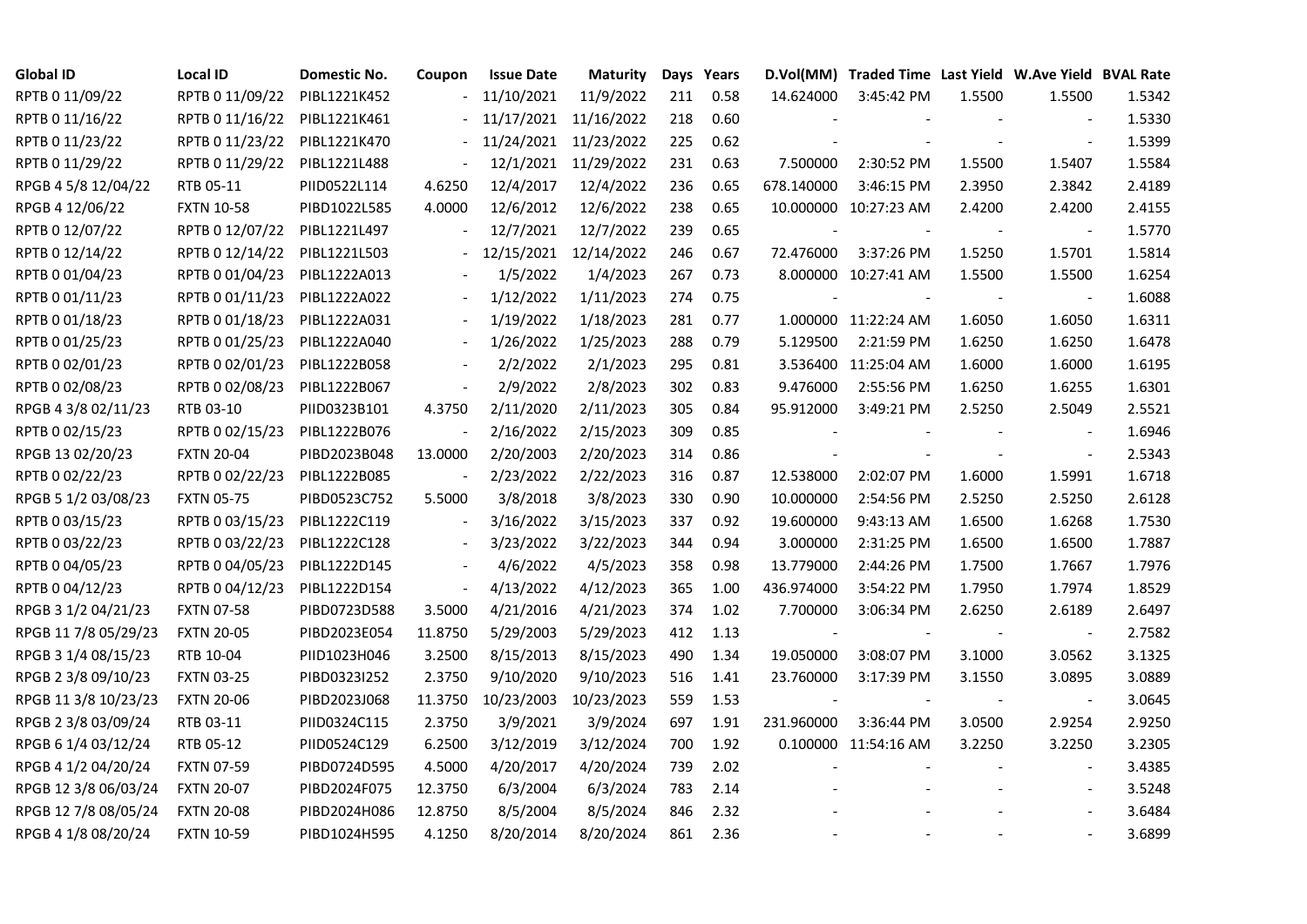| <b>Global ID</b>     | <b>Local ID</b>   | Domestic No. | Coupon  | <b>Issue Date</b> | <b>Maturity</b>  |     | Days Years |             | D.Vol(MM) Traded Time Last Yield W.Ave Yield BVAL Rate |        |                          |        |
|----------------------|-------------------|--------------|---------|-------------------|------------------|-----|------------|-------------|--------------------------------------------------------|--------|--------------------------|--------|
| RPGB 4 1/4 10/17/24  | <b>FXTN 05-76</b> | PIBD0524J762 | 4.2500  | 10/17/2019        | 10/17/2024       | 919 | 2.52       |             |                                                        |        |                          | 3.7954 |
| RPGB 13 3/4 11/11/24 | <b>FXTN 20-09</b> | PIBD2024K091 | 13.7500 | 11/11/2004        | 11/11/2024       | 944 | 2.59       |             |                                                        |        |                          | 3.8406 |
| RPGB 4 1/4 04/07/25  | <b>FXTN 03-27</b> | PIBD0325D270 | 4.2500  | 4/7/2022          | 4/7/2025 1,091   |     | 2.99       | 788.479000  | 3:53:12 PM                                             | 4.3000 | 4.2982                   | 4.2888 |
| RPGB 5 3/4 04/12/25  | <b>FXTN 07-61</b> | PIBD0725D618 | 5.7500  | 4/12/2018         | 4/12/2025 1,096  |     | 3.00       |             |                                                        |        | $\sim$                   | 4.1503 |
| RPGB 12 1/8 04/14/25 | <b>FXTN 20-10</b> | PIBD2025D103 | 12.1250 | 4/14/2005         | 4/14/2025 1,098  |     | 3.01       |             |                                                        |        | $\blacksquare$           | 4.1420 |
| RPGB 2 5/8 08/12/25  | RTB 05-13         | PIID0525H130 | 2.6250  | 8/12/2020         | 8/12/2025 1,218  |     | 3.34       |             | 356.720000 11:40:23 AM                                 | 4.0800 | 4.0886                   | 4.1834 |
| RPGB 3 5/8 09/09/25  | <b>FXTN 10-60</b> | PIBD10251608 | 3.6250  | 9/9/2015          | 9/9/2025 1,246   |     | 3.41       |             | 3.000000 10:09:48 AM                                   | 4.0000 | 4.0000                   | 4.4106 |
| RPGB 12 1/8 10/20/25 | <b>FXTN 20-11</b> | PIBD2025J116 | 12.1250 | 10/20/2005        | 10/20/2025 1,287 |     | 3.52       |             |                                                        |        |                          | 4.4566 |
| RPGB 18 1/4 11/29/25 | <b>FXTN 25-01</b> | PIBD2525K015 | 18.2500 | 11/29/2000        | 11/29/2025 1,327 |     | 3.63       |             |                                                        |        |                          | 4.5232 |
| RPGB 10 1/4 01/19/26 | <b>FXTN 20-12</b> | PIBD2026A122 | 10.2500 | 1/19/2006         | 1/19/2026 1,378  |     | 3.77       |             |                                                        |        | $\overline{\phantom{a}}$ | 4.6041 |
| RPGB 6 1/4 02/14/26  | <b>FXTN 07-62</b> | PIBD0726B627 | 6.2500  | 2/14/2019         | 2/14/2026 1,404  |     | 3.84       | 45.000000   | 3:08:28 PM                                             | 4.5750 | 4.5750                   | 4.7850 |
| RPGB 3 3/8 04/08/26  | <b>FXTN 05-77</b> | PIBD0526D772 | 3.3750  | 4/8/2021          | 4/8/2026 1,457   |     | 3.99       | 782.000000  | 3:51:07 PM                                             | 4.9625 | 4.9639                   | 4.9745 |
| RPGB 3 1/2 09/20/26  | RTB 10-05         | PIID1026I057 | 3.5000  | 9/20/2016         | 9/20/2026 1,622  |     | 4.44       |             | 0.500000 10:26:43 AM                                   | 4.7500 | 4.7500                   | 4.9382 |
| RPGB 6 1/4 10/20/26  | RTB 15-01         | PIID1526J019 | 6.2500  | 10/20/2011        | 10/20/2026 1,652 |     | 4.52       |             |                                                        |        | $\blacksquare$           | 4.9740 |
| RPGB 8 12/07/26      | <b>FXTN 20-13</b> | PIBD2026L139 | 8.0000  | 12/7/2006         | 12/7/2026 1,700  |     | 4.65       |             |                                                        |        | $\blacksquare$           | 5.0312 |
| RPGB 5 3/8 03/01/27  | RTB 15-02         | PIID1527C023 | 5.3750  | 3/1/2012          | 3/1/2027 1,784   |     | 4.88       |             | 1.600000 10:00:38 AM                                   | 5.0300 | 5.0300                   | 5.1314 |
| RPGB 4 7/8 03/04/27  | RTB 05-15         | PIID0527C159 | 4.8750  | 3/4/2022          | 3/4/2027 1,787   |     | 4.89       | 1228.597000 | 3:54:57 PM                                             | 5.0200 | 5.0831                   | 5.0859 |
| RPGB 4 3/4 05/04/27  | <b>FXTN 10-61</b> | PIBD1027E617 | 4.7500  | 5/4/2017          | 5/4/2027 1,848   |     | 5.06       |             |                                                        |        | $\blacksquare$           | 5.3194 |
| RPGB 4 5/8 06/02/27  | RTB 05-14         | PIID0527L140 | 4.6250  | 12/2/2021         | 6/2/2027 1,877   |     | 5.14       |             | 2.000000 11:23:42 AM                                   | 5.0500 | 5.0803                   | 5.0808 |
| RPGB 8 5/8 09/06/27  | <b>FXTN 20-14</b> | PIBD2027I140 | 8.6250  | 9/6/2007          | 9/6/2027 1,973   |     | 5.40       |             |                                                        |        | $\blacksquare$           | 5.2873 |
| RPGB 6 1/4 03/22/28  | <b>FXTN 10-63</b> | PIBD1028C635 | 6.2500  | 3/22/2018         | 3/22/2028 2,171  |     | 5.94       |             |                                                        |        | $\sim$                   | 5.4290 |
| RPGB 3 5/8 04/22/28  | <b>FXTN 07-64</b> | PIBD0728D649 | 3.6250  | 4/22/2021         | 4/22/2028 2,202  |     | 6.03       | 200.000000  |                                                        |        | $\blacksquare$           | 5.5028 |
| RPGB 3 3/4 08/12/28  | <b>FXTN 07-65</b> | PIBD0728H654 | 3.7500  | 8/12/2021         | 8/12/2028 2,314  |     | 6.34       | 25.500000   | 2:44:20 PM                                             | 5.4750 | 5.4838                   | 5.4840 |
| RPGB 9 1/2 12/04/28  | <b>FXTN 20-15</b> | PIBD2028L151 | 9.5000  | 12/4/2008         | 12/4/2028 2,428  |     | 6.65       |             |                                                        |        | $\overline{\phantom{a}}$ | 5.5548 |
| RPGB 67/8 01/10/29   | <b>FXTN 10-64</b> | PIBD1029A644 | 6.8750  | 1/10/2019         | 1/10/2029 2,465  |     | 6.75       |             |                                                        |        | $\blacksquare$           | 5.6687 |
| RPGB 8 3/4 05/27/30  | <b>FXTN 20-16</b> | PIBD2030E166 | 8.7500  | 5/27/2010         | 5/27/2030 2,967  |     | 8.12       |             |                                                        |        | $\blacksquare$           | 5.7687 |
| RPGB 2 7/8 07/09/30  | <b>FXTN 10-65</b> | PIBD1030G655 | 2.8750  | 7/9/2020          | 7/9/2030 3,010   |     | 8.24       |             |                                                        |        | $\sim$                   | 5.5472 |
| RPGB 12 1/2 07/28/30 | <b>FXTN 25-02</b> | PIBD2530G029 | 12.5000 | 7/28/2005         | 7/28/2030 3,029  |     | 8.29       |             |                                                        |        | $\sim$                   | 5.7906 |
| RPGB 11 1/4 01/26/31 | <b>FXTN 25-03</b> | PIBD2531A032 | 11.2500 | 1/26/2006         | 1/26/2031 3,211  |     | 8.79       |             |                                                        |        | $\sim$                   | 5.8549 |
| RPGB 8 07/19/31      | <b>FXTN 20-17</b> | PIBD2031G171 | 8.0000  | 7/19/2011         | 7/19/2031 3,385  |     | 9.27       |             | 152.500000 11:38:23 AM                                 | 5.9500 | 5.9500                   | 6.0407 |
| RPGB 4 07/22/31      | <b>FXTN 10-66</b> | PIBD1031G662 | 4.0000  | 7/22/2021         | 7/22/2031 3,388  |     | 9.28       |             |                                                        |        | $\overline{\phantom{a}}$ | 5.7455 |
| RPGB 9 3/8 10/05/31  | <b>FXTN 25-04</b> | PIBD2531J042 | 9.3750  | 10/5/2006         | 10/5/2031 3,463  |     | 9.48       |             |                                                        |        | $\blacksquare$           | 5.9314 |
| RPGB 4 7/8 01/20/32  | <b>FXTN 10-67</b> | PIBD1032A675 | 4.8750  | 1/20/2022         | 1/20/2032 3,570  |     | 9.77       | 958.527000  | 3:15:29 PM                                             | 5.9500 | 5.9490                   | 5.9503 |
| RPGB 5 7/8 02/02/32  | <b>FXTN 20-18</b> | PIBD2032B183 | 5.8750  | 2/2/2012          | 2/2/2032 3,583   |     | 9.81       |             |                                                        |        | $\blacksquare$           | 5.9653 |